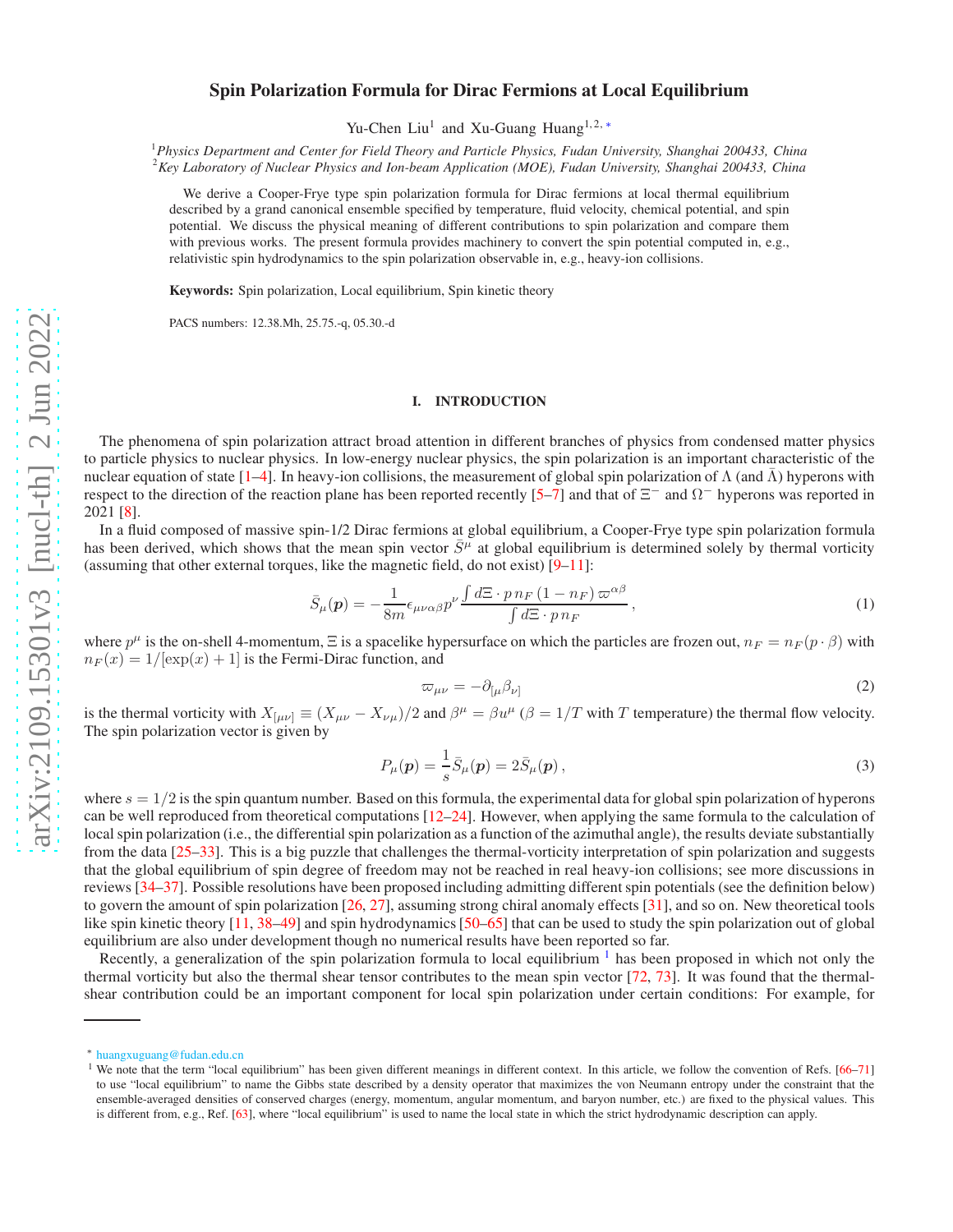hyperons that are isothermally frozen out [\[74](#page-8-13)], or for hyperons whose spin polarization is dominantly determined by its strange quark constituents [\[75\]](#page-8-14), the calculated spin polarization can match the experimental data. But it was also argued that the results could be sensitive to the equation of state of the matter [\[76\]](#page-8-15) and to the procedure of how the thermal vorticity and thermal shear contributions are combined [\[77\]](#page-8-16).

It is known that the description of local equilibrium state is not unique; it depends on the choices of the energy-momentum tensor and spin current in a compatible way [\[70](#page-8-17), [71,](#page-8-11) [78\]](#page-8-18). For example, when choosing the Belinfante symmetric energymomentum tensor for Dirac fermions, the corresponding spin current vanishes, and the local equilibrium is specified by local thermal flow vector  $\beta^{\mu}$ . On the other hand, if the canonical form for the energy-momentum tensor and spin current are chosen, the local equilibrium state admits a new, independent, rank-two tensor  $\omega^{\mu\nu}$  (called spin potential, which is conjugate to local canonical spin density) in addition to  $\beta^{\mu}$ <sup>[2](#page-1-0)</sup>. The previous studies did not consider the contribution of  $\omega^{\mu\nu}$  to the spin polarization formula though the canonical spin current was adopted to describe the local equilibrium state [\[72](#page-8-8)[–76\]](#page-8-15). In this article, we will re-visit the spin polarization at local equilibrium and derive a new spin polarization formula by using the canonical forms of energy-momentum and spin current tensors. We will show that the spin potential makes an additional contribution in the new spin polarization formula and we will discuss the physical content of the new formula.

We will take metric  $\eta_{\mu\nu} = \text{diag}(1, -1, -1, -1)$  and the natural units  $k_B = c = 1$ . The Levi-Civita tensor  $\epsilon^{\mu\nu\rho\sigma}$  is normalized as  $\epsilon^{0123} = -\epsilon_{0123} = 1.$ 

### II. DERIVATION USING KINETIC THEORY

We recall that for spin-1/2 Dirac fermions the canonical spin current operator is given by (we restore  $\hbar$  in this section)

$$
\hat{S}^{\mu,\rho\sigma}(x) \equiv \frac{\hbar}{4} \bar{\hat{\psi}}(x) \{ \gamma^{\mu}, \sigma^{\rho\sigma} \} \hat{\psi}(x)
$$
  
= 
$$
\int \frac{d^4 p}{(2\pi)^4} \hat{S}^{\mu,\rho\sigma}(x, p) ,
$$
 (4)

where  $\sigma^{\mu\nu} = i[\gamma^{\mu}, \gamma^{\nu}]/2$  and  $\hat{S}^{\mu,\rho\sigma}(x, p)$  is the canonical spin current operator in phase space which is related to Wigner operator as follows,

<span id="page-1-3"></span>
$$
\hat{S}^{\mu,\rho\sigma}(x,p) = \frac{\hbar}{4} \text{Tr}_{\text{D}} \left[ \{ \gamma^{\mu}, \sigma^{\rho\sigma} \} \hat{W}(x,p) \right], \tag{5}
$$

$$
\hat{W}(x,p) = \int d^4 s e^{-ip \cdot s/\hbar} \overline{\hat{\psi}} \left(x + \frac{s}{2}\right) \otimes \hat{\psi} \left(x - \frac{s}{2}\right),\tag{6}
$$

where  $Tr_D$  is trace over Dirac space and  $[\bar{\hat{\psi}} \otimes \hat{\psi}]_{ab} \equiv \bar{\hat{\psi}}_b \hat{\psi}_a$  with a, b spinor indices. The Wigner function is defined as the ensemble average of the Wigner operator:  $W(x, p) = \langle \hat{W}(x, p) \rangle = \text{Tr} \left[ \hat{\rho} \hat{W}(x, p) \right]$  with  $\hat{\rho}$  the density operator and Tr the trace over a complete set of microstates of the system. For free Dirac fermions at local equilibrium,  $\hat{\rho} = \hat{\rho}_{\text{LE}}$ , the Wigner function can be directly calculated order by order in  $\hbar$  using second quantization, as we will see in next section. In this section, however, we will use the results from chiral kinetic theory and spin kinetic theory which provide an alternative way to calculate the Wigner function. First, we decompose the Wigner function on the basis of Clifford algebra:

<span id="page-1-1"></span>
$$
W = \frac{1}{4} [\mathcal{F} + i\gamma^5 \mathcal{P} + \gamma^\mu \mathcal{V}_\mu + \gamma^5 \gamma^\mu \mathcal{A}_\mu + \frac{1}{2} \sigma^{\mu\nu} \mathcal{S}_{\mu\nu}] \tag{7}
$$

with all the Clifford coefficients being real. Further, one can find that

$$
S^{\mu,\rho\sigma}(x,p) = -\frac{\hbar}{2} \epsilon^{\mu\rho\sigma\lambda} \mathcal{A}_{\lambda}(x,p) , \qquad (8)
$$

where  $S^{\mu,\rho\sigma}(x,p) = \langle \hat{S}^{\mu,\rho\sigma}(x,p) \rangle$ . The above relation identifies the canonical spin vector  $S^{\mu}$  with the axial current  $\mathcal{A}^{\mu}$  in phase space:

<span id="page-1-4"></span>
$$
S^{\mu}(x,p) = -\frac{1}{6} \epsilon^{\mu\nu\rho\sigma} S_{\nu,\rho\sigma}(x,p) = \frac{\hbar}{2} \mathcal{A}^{\mu}(x,p). \tag{9}
$$

The dynamic equation of Wigner function reads (see, e.g., Refs. [\[11,](#page-7-6) [38](#page-8-4)[–42](#page-8-19)])

<span id="page-1-2"></span>
$$
\left[\gamma^{\mu}\left(\frac{i\hbar}{2}\partial_{\mu}+p_{\mu}\right)-m\right]W=0\,,\tag{10}
$$

from which one can solve for  $A<sub>u</sub>$  and other Clifford coefficients order by order in  $\hbar$ .

<span id="page-1-0"></span><sup>&</sup>lt;sup>2</sup> Note that, generically, the  $\beta^{\mu}$  in this case does not coincide with the  $\beta^{\mu}$  in the Belinfante case.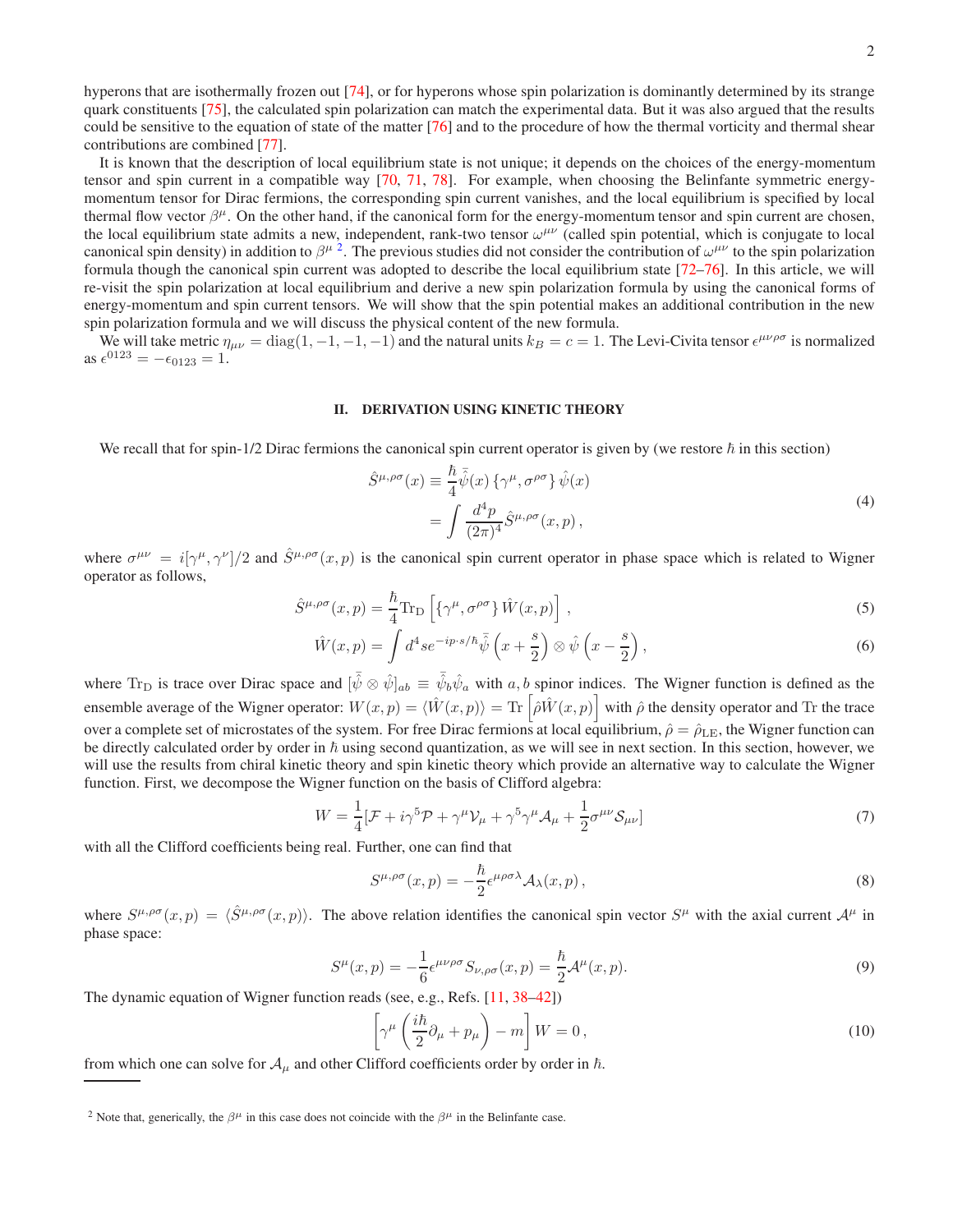### A. Massless case

<span id="page-2-4"></span>Let us first consider the massless limit,  $m = 0$ . The solution for  $\mathcal{A}_{\mu}$  up to  $O(\hbar)$  is (see, e.g., Refs. [\[79–](#page-8-20)[82\]](#page-8-21) for more details)

$$
\mathcal{A}_{\mu} = 4\pi\delta(p^2) \left( p_{\mu} f_5 + \hbar \Sigma_{\mu\nu}^n \partial^{\nu} f \right), \tag{11}
$$

where  $f_5 = f_R - f_L$  and  $f = f_R + f_L$  are the axial and vector distribution functions with  $f_R$  and  $f_L$  the distribution functions of right-handed and left-handed fermions, respectively,  $\Sigma_n^{\mu\nu} \equiv \epsilon^{\mu\nu\rho\sigma} p_\rho n_\sigma/(2p \cdot n)$  represents the single-particle spin tensor with  $n^{\mu}$  a normalized timelike frame-fixing vector,  $n^2 = 1$ . Similarly, the vector current reads

$$
\mathcal{V}_{\mu} = 4\pi \delta(p^2) \left( p_{\mu} f + \hbar \Sigma_{\mu\nu}^n \partial^{\nu} f_5 \right). \tag{12}
$$

The concrete forms of the distribution functions  $f$  and  $f_5$  cannot be determined without knowing the collision terms. However, for collisional processes that conserve energy, momentum, particle numbers, and angular momentum, the local-equilibrium distributions should depend only on the linear combination of these quantities. Therefore, we assume the distribution functions of right-handed and left-handed fermions to be of Fermi-Dirac form and read

<span id="page-2-2"></span>
$$
f_{R/L} = \theta(p_0) n_F(g_{R/L}) + \theta(-p_0)[1 - n_F(g_{R/L})],
$$
\n(13)

where  $g_{R/L} = \alpha + p \cdot \beta \mp \frac{\hbar}{2} \sum_{n}^{\mu\nu} \omega_{\mu\nu}$ ,  $n_F(x) = (e^x + 1)^{-1}$  is the Fermi-Dirac function, and the Lagrangian multipliers  $\beta_{\mu}$ ,  $\alpha$ ,  $\omega_{\mu\nu}$  have the following physical meanings:  $\omega_{\mu\nu} = -\omega_{\nu\mu}$  is the spin potential tensor <sup>[3](#page-2-0)</sup>,  $\beta_{\mu}$  is the thermal flow velocity, and  $\alpha = -\beta\mu$  with  $\mu$  the chemical potential. We will regard  $\beta^{\mu}$ ,  $\alpha$ , and  $\omega_{\mu\nu}$  as  $O(1)$  in  $\hbar$  power counting. Substituting  $f_{R/L}$  into  $\mathcal{A}_{\mu}$  and keeping terms up to  $O(\hbar)$ , we obtain

$$
\mathcal{A}_{\mu} = -8\pi\delta(p^2) \left\{ \frac{\hbar}{4} \epsilon_{\mu\nu\alpha\beta} p^{\nu} \omega^{\alpha\beta} + \hbar \Sigma_{\mu\nu}^n \left[ p_{\lambda} (\xi^{\nu\lambda} + \Delta \omega^{\nu\lambda}) + \partial^{\nu} \alpha \right] \right\} \times \left[ \theta(p_0) - \theta(-p_0) \right] n_F (1 - n_F),
$$
\n(14)

<span id="page-2-3"></span>where  $\xi^{\nu\lambda} = \partial^{(\nu}\beta^{\lambda)}$  is the thermal shear tensor,  $\Delta\omega^{\nu\lambda} = \omega^{\nu\lambda} - \omega^{\nu\lambda}$  is the deviation of spin potential from thermal vorticity, and we have used the abbreviation  $n_F = n_F (\alpha + p \cdot \beta)$ . The first term is the spin polarization induced by spin potential, which is not necessarily equal to thermal vorticity at local equilibrium. The second term is the spin polarization induced by the thermal shear tensor and the deviation of spin potential from the thermal vorticity. The last term is due to the spatial inhomogeneity of α.

#### B. Massive case

Next, we consider massive fermions. Unlike the massless fermion whose spin is slaved to the momentum, the spin of a massive fermion is an independent degree of freedom. This makes the kinetic description of the spin dynamics of massive fermion more complicated: Comparing to the massless case where two kinetic equations are enough, we need four kinetic equations (one for the particle number and three for the spin vector) in the massive case [\[11](#page-7-6), [38](#page-8-4)[–42\]](#page-8-19). Instead of presenting all these kinetic equations, we here list a few relations for the Clifford coefficients in Eq. [\(7\)](#page-1-1) which can be obtained through the  $\hbar$  expansion of Eq. [\(10\)](#page-1-2) and will be enough for our purpose:

<span id="page-2-1"></span>
$$
\mathcal{F} = 4\pi m\delta(p^2 - m^2)f + O(\hbar^2),
$$
  
\n
$$
\mathcal{S}^{\mu\nu} = 4\pi m\delta(p^2 - m^2)\mathcal{M}^{\mu\nu} + O(\hbar^2),
$$
  
\n
$$
\hbar \partial_{\mu}\mathcal{F} = 2p^{\nu}\mathcal{S}_{\mu\nu} + O(\hbar^2),
$$
  
\n
$$
\mathcal{A}_{\mu} = -\frac{1}{2m}\epsilon_{\mu\nu\rho\sigma}p^{\nu}\mathcal{S}^{\rho\sigma} + O(\hbar^2),
$$
  
\n
$$
\mathcal{V}_{\mu} = 4\pi\delta(p^2 - m^2)p_{\mu}f + \frac{\hbar}{2m}\partial^{\nu}\mathcal{S}_{\mu\nu} + O(\hbar^2),
$$
\n(15)

where F and  $S^{\mu\nu}$  are parameterized by f and  $\mathcal{M}^{\mu\nu}$  which are identified as the on-shell particle number and tensorial spin densities (distribution functions) in phase space. We count f as  $O(1)$  and  $\mathcal{M}^{\mu\nu}$  as  $O(\hbar)$  quantities. Multiplying the second

<span id="page-2-0"></span><sup>&</sup>lt;sup>3</sup> Note that  $\omega^{\mu\nu}$  is transverse to  $n^{\mu}$  so that it contains only three independent components in accordance with the three components of spin vector.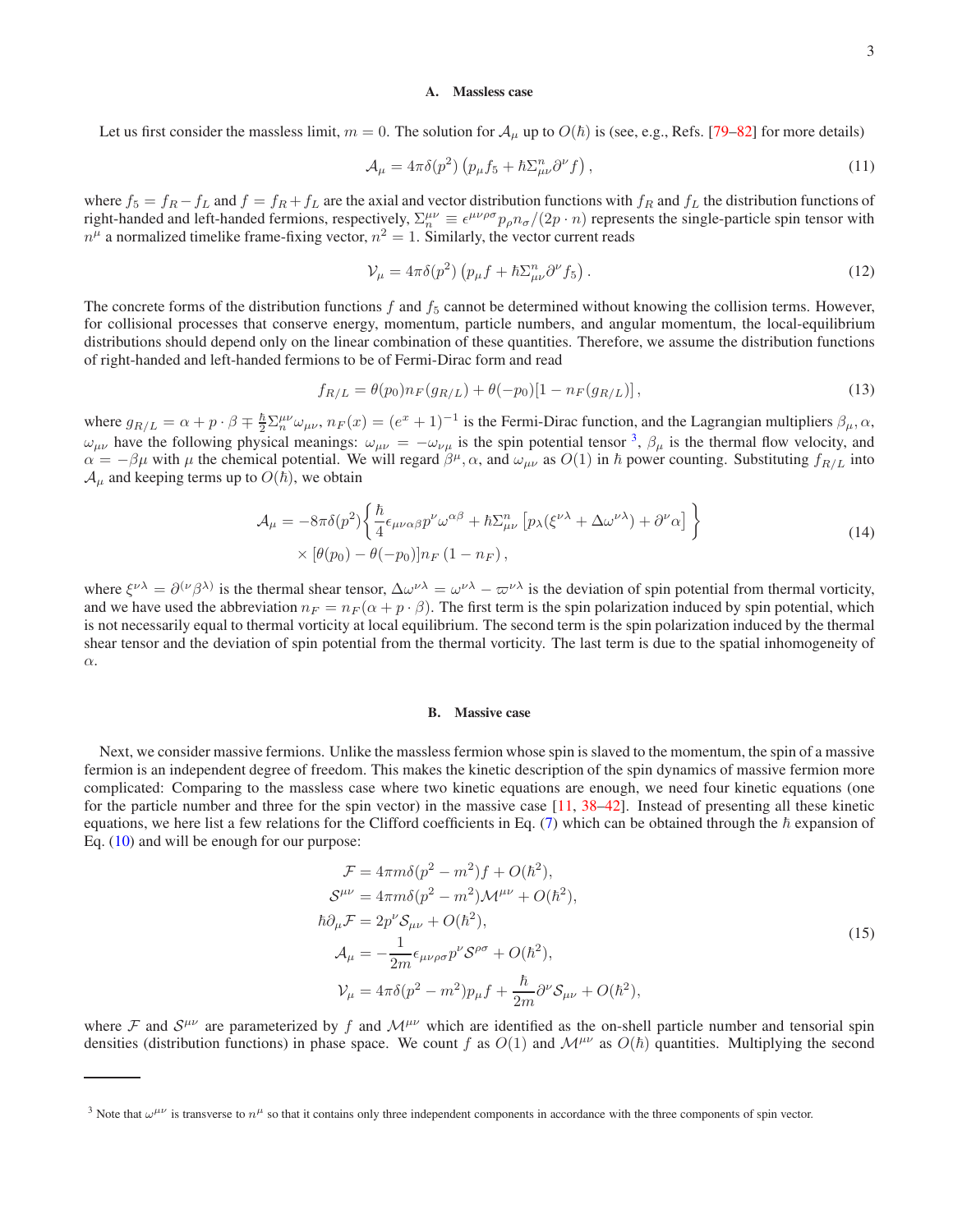equation in [\(15\)](#page-2-1) by  $p \cdot n$ , then substituting  $S^{\mu\nu}$  into the forth equation, and using the first and third equations and the Schouten identity  $p_{\lambda} \epsilon_{\mu\nu\rho\sigma} + p_{\mu} \epsilon_{\nu\rho\sigma\lambda} + p_{\nu} \epsilon_{\rho\sigma\lambda\mu} + p_{\rho} \epsilon_{\sigma\lambda\mu\nu} + p_{\sigma} \epsilon_{\lambda\mu\nu\rho} = 0$ , we express  $\mathcal{A}^{\mu}$  in terms of f and  $\mathcal{M}^{\mu\nu}$ , up to  $O(\hbar)^4$  $O(\hbar)^4$ ,

$$
\mathcal{A}_{\mu} = 4\pi\delta(p^2 - m^2) \left( p_{\mu} \Sigma_{\rho\sigma}^n \mathcal{M}^{\rho\sigma} + \hbar \Sigma_{\mu\nu}^n \partial^{\nu} f - \frac{m^2}{2p \cdot n} \epsilon_{\mu\nu\rho\sigma} n^{\nu} \mathcal{M}^{\rho\sigma} \right). \tag{16}
$$

<span id="page-3-1"></span>This expression shows that only the  $n^{\mu}$ -transverse components of  $\mathcal{M}^{\mu\nu}$  (corresponding to the three components of spin vector) contribute to  $\mathcal{A}^{\mu}$  at  $O(\hbar)$  order. In fact, by decomposing  $\mathcal{M}^{\mu\nu} = \mathcal{E}^{\mu} n^{\nu} - \mathcal{E}^{\nu} n^{\mu} + \epsilon^{\mu\nu\alpha\beta} n_{\alpha} \mathcal{M}_{\beta}$ , it can be shown that  $\mathcal{E}^{\mu}$  is determined by f and  $\mathcal{M}^{\mu}$  [\[42](#page-8-19)]. Using once again the Schouten identity for the first term in Eq. [\(16\)](#page-3-1), one can re-write  $\mathcal{A}^{\mu}$  as

$$
\mathcal{A}_{\mu} = -8\pi\delta(p^2 - m^2) \left( \frac{1}{4} \epsilon_{\mu\nu\alpha\beta} p^{\nu} \mathcal{M}_{\perp}^{\alpha\beta} - \frac{\hbar}{2} \Sigma_{\mu\nu}^n \partial^{\nu} f + \Sigma_{\mu\nu}^n \mathcal{M}_{\perp}^{\nu\lambda} p_{\lambda} \right),\tag{17}
$$

<span id="page-3-2"></span>where  $M^{\mu\nu}_\perp = \epsilon^{\mu\nu\alpha\beta} n_\alpha M_\beta$ . At local equilibrium, for an arbitrary space-like direction  $r^\mu$  (with  $r^2 = -1$ ) regarded as the spin quantization axis, both f and  $\mathcal{M}_{\perp}^{\mu\nu} r_{\mu\nu}$  (the tensorial spin density projected onto  $r^{\mu}$ ) with  $r_{\mu\nu} = \epsilon_{\mu\nu\rho\sigma} n^{\rho} r^{\sigma}/2$  should be determined by  $\alpha$ ,  $\beta$ , and  $\omega^{\mu\nu}$  via  $f = \overline{f}_+ + \overline{f}_-$  and  $\mathcal{M}_{\perp}^{\mu\nu} r_{\mu\nu} = f_+ - \overline{f}_-$  where

$$
f_{\pm} = \theta(p_0) n_F(g_{\pm}) + \theta(-p_0)[1 - n_F(g_{\pm})], \qquad (18)
$$

with  $g_{\pm} = \alpha + p \cdot \beta \mp \frac{\hbar}{2} \omega^{\alpha \beta} r_{\alpha \beta}$ . We have used the same assumption as that for Eq. [\(13\)](#page-2-2) to obtain the above equation. One thus with  $g_{\pm} = \alpha + p^2 + 2\alpha + a\beta$ . We have ased the same assumption as that for Eq. (15) to both the above equation. One that  $p \cdot \beta$ ) +  $O(\hbar^2)$ . Substituting  $\hat{f}$  and  $\mathcal{M}_{\perp}^{\mu\nu}$  into Eq. [\(17\)](#page-3-2), we obtain

$$
\mathcal{A}_{\mu} = -8\pi\hbar\delta(p^2 - m^2) \left\{ \frac{1}{4} \epsilon_{\mu\nu\alpha\beta} p^{\nu} \omega^{\alpha\beta} + \Sigma_{\mu\nu}^n \left[ p_{\lambda} (\xi^{\nu\lambda} + \Delta\omega^{\nu\lambda}) + \partial^{\nu} \alpha \right] \right\} \times \left[ \theta(p_0) - \theta(-p_0) \right] n_F (1 - n_F). \tag{19}
$$

<span id="page-3-3"></span>Note that Eq. [\(19\)](#page-3-3) is almost identical with its massless counterpart, Eq. [\(14\)](#page-2-3), except for the different on-shell condition.

### <span id="page-3-6"></span>III. DERIVATION USING LOCAL EQUILIBRIUM DENSITY OPERATOR

In this section, we present another derivation of Eq. [\(19\)](#page-3-3) by using the local equilibrium density operator [\[66](#page-8-10), [67\]](#page-8-22). We will focus on massive Dirac fermions and we will follow closely Refs. [\[72,](#page-8-8) [83\]](#page-8-23). We set  $\hbar = 1$  in this section. The starting point is the following density operator describing a local equilibrium state specified by  $\alpha(x)$ ,  $\beta_u(x)$ , and  $\omega_{\mu\nu}(x)$ ,

$$
\hat{\rho}_{\rm LE} = \frac{1}{Z_{\rm LE}} \exp\bigg\{-\int d\Xi_{\mu}(y) \big[\hat{T}^{\mu\nu}(y)\beta_{\nu}(y) + \hat{J}^{\mu}(y)\alpha(y) - \frac{1}{2}\hat{S}^{\mu,\rho\sigma}(y)\omega_{\rho\sigma}(y)\big]\bigg\},\tag{20}
$$

<span id="page-3-5"></span>where  $\hat{T}^{\mu\nu}$ ,  $\hat{J}^{\mu}$ , and  $\hat{S}^{\mu,\rho\sigma}$  are the canonical operators for energy-momentum tensor, vector current, and spin current, respectively, and  $Z_{LE}$  is the partition function. For a local Heisenberg operator  $\hat{O}(x)$ , we have its ensemble average given by

<span id="page-3-4"></span>
$$
O(x) \equiv \langle \hat{O}(x) \rangle \equiv \text{Tr}[\hat{\rho}_{\text{LE}} \hat{O}(x)] = \frac{1}{Z_{\text{LE}}} \text{Tr} \left[ e^{\hat{A} + \hat{B}} \hat{O}(x) \right],\tag{21}
$$

where we introduced the abbreviations

$$
\hat{A} = -\hat{P}^{\mu}\beta_{\mu}(x) - \hat{N}\alpha(x),\tag{22}
$$

$$
\hat{B} = -\int d\Xi_{\mu}(y) \left[ \hat{T}^{\mu\nu}(y) \Delta \beta_{\nu}(y) + \hat{J}^{\mu}(y) \Delta \alpha(y) - \frac{1}{2} \hat{S}^{\mu,\rho\sigma}(y) \omega_{\rho\sigma}(y) \right],\tag{23}
$$

with  $\hat{P}^{\mu} = \int d\Xi_{\nu}(y) \hat{T}^{\nu\mu}(y), \hat{N} = \int d\Xi_{\nu}(y) \hat{J}^{\nu}(y), \Delta \beta_{\mu}(y) = \beta_{\mu}(y) - \beta_{\mu}(x)$ , and  $\Delta \alpha(y) = \alpha(y) - \alpha(x)$ .

In the following, we assume that  $\omega_{\rho\sigma}(y)$  is small on hypersurface  $\Xi$  and  $\Delta\beta_{\mu}(y)$  and  $\Delta\alpha(y)$  are also small on  $\Xi$ . This is justified when  $\beta_\mu$  and  $\alpha$  vary slowly within the correlation lengths between  $\hat{O}$  and the operators  $\hat{T}^{\mu\nu}$  and  $\hat{J}^\mu$ . Thus Eq. [\(21\)](#page-3-4) can be calculated in a perturbative way in derivative expansion using the power counting rule  $\Delta\beta_{\nu}(y) = (y-x)^{\lambda}\partial_{\lambda}\beta_{\nu}(x) + \cdots = O(\partial)$ ,  $\Delta\alpha(y)=(y-x)^{\lambda}\partial_{\lambda}\alpha(x)+\cdots=O(\partial)$ , and  $\omega_{\rho\sigma}(y)=O(\partial)$ . It should be emphasized that in the current content the gradient

<span id="page-3-0"></span><sup>&</sup>lt;sup>4</sup> This equation has been used in Ref. [\[42](#page-8-19)] to show that in the massless limit,  $m \to 0$ ,  $A^{\mu}$  smoothly goes into its massless counterpart in Eq. [\(11\)](#page-2-4) by recognizing  $\sum_{\rho\sigma}^n \mathcal{M}^{\rho\sigma}$  as the axial distribution function  $f_5$ .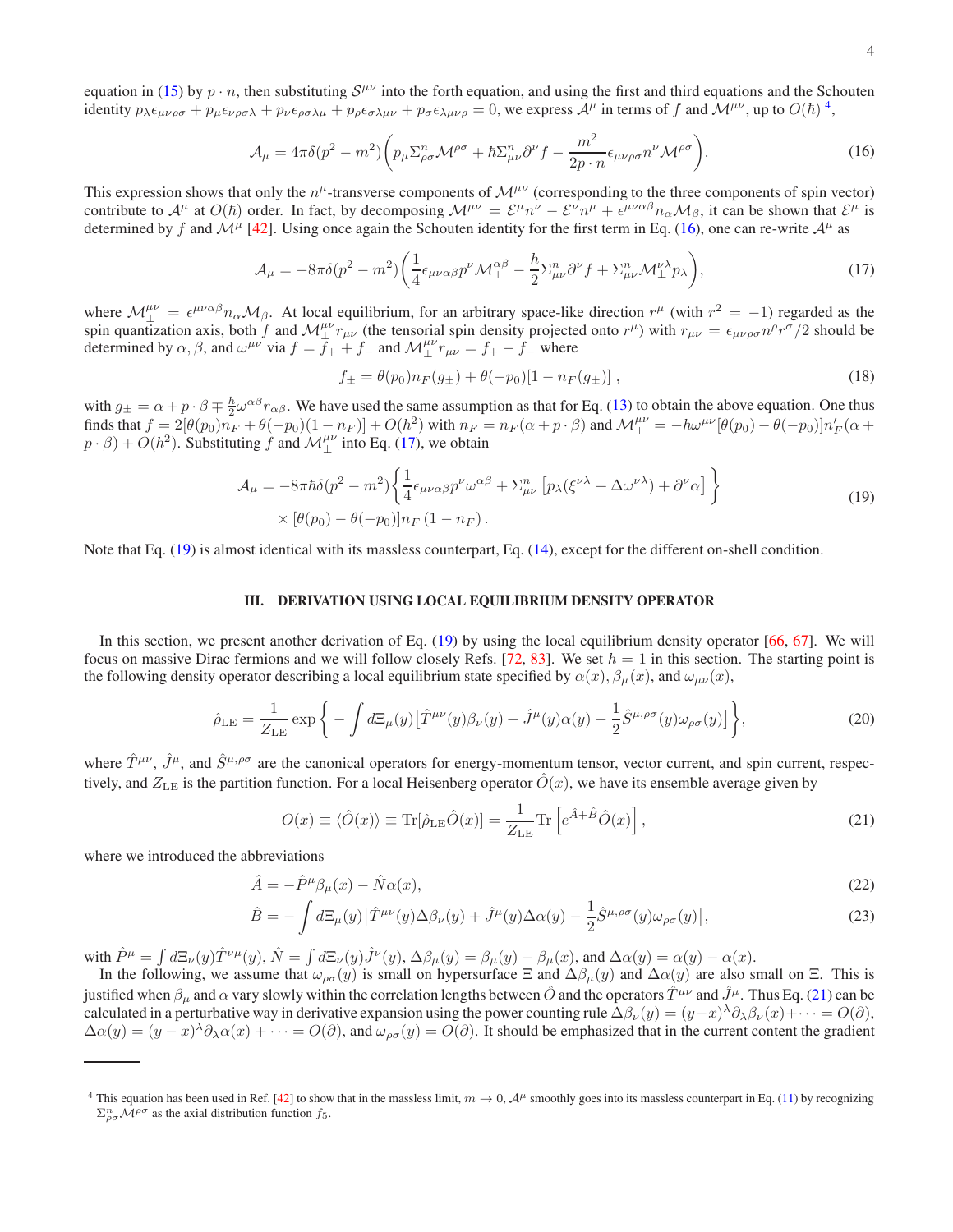expansion is equivalent to the  $\hbar$  expansion that we adopted in last section. Adopting  $e^{\hat{A}+\hat{B}} = e^{\hat{A}} + e^{\hat{A}} \int_0^1 e^{-\lambda \hat{A}} \hat{B} e^{\lambda \hat{A}} + \cdots$ , we expand the ensemble average  $O(x)$  into the following form

$$
O(x) = O_0(x) + O_1(x) + \cdots,
$$
\n(24)

where

$$
O_0(x) = \langle \hat{O}(x) \rangle_0 \equiv \frac{1}{Z_0} \text{Tr} \left( e^{\hat{A}} \hat{O}(x) \right), \tag{25}
$$

$$
O_1(x) \equiv \langle \hat{O}(x) \rangle_{(T)} + \langle \hat{O}(x) \rangle_{(J)} + \langle \hat{O}(x) \rangle_{(S)}, \qquad (26)
$$

<span id="page-4-0"></span>with

$$
\langle \hat{O}(x) \rangle_{(T)} \equiv -\int_0^1 d\lambda \int d\Xi_{\mu}(y) \Delta \beta_{\nu}(y) \langle \hat{T}^{\mu\nu}(y - i\lambda \beta(x)) \hat{O}(x) \rangle_{0,c},
$$
  

$$
\langle \hat{O}(x) \rangle_{(S)} \equiv \frac{1}{2} \int_0^1 d\lambda \int d\Xi_{\mu}(y) \omega_{\rho\sigma}(y) \langle \hat{S}^{\mu,\rho\sigma}(y - i\lambda \beta(x)) \hat{O}(x) \rangle_{0,c},
$$
  

$$
\langle \hat{O}(x) \rangle_{(J)} \equiv -\int_0^1 d\lambda \int d\Xi_{\mu}(y) \Delta \alpha(y) \langle \hat{J}^{\mu}(y - i\lambda \beta(x)) \hat{O}(x) \rangle_{0,c},
$$
\n(27)

and  $Z_0 = \text{Tr}e^{\hat{A}}$ . In the above expressions,  $\langle \cdots \rangle_{0,c}$  means the connected part of the correlator.

We now apply the above procedure to the Wigner function for massive Dirac fermions:

$$
W(x,p) = W_0(x,p) + W_1(x,p) + \cdots
$$
 (28)

We first express the Wigner operator in Eq. [\(6\)](#page-1-3) using the free field operator

$$
\hat{\psi}(x) = \sum_{\sigma=1}^{2} \frac{1}{(2\pi)^{3/2}} \int \frac{d^3\mathbf{k}}{2E_k} \left[ u_{\sigma}(\mathbf{k}) e^{-ik \cdot x} \hat{a}_{\sigma}(\mathbf{k}) + v_{\sigma}(\mathbf{k}) e^{ik \cdot x} \hat{b}_{\sigma}^{\dagger}(\mathbf{k}) \right],\tag{29}
$$

where  $E_k = \sqrt{k^2 + m^2}$ , the creation and annihilation operators for particles and antiparticles satisfy the anti-commutation relation  $\{\hat{a}_{\sigma}(\mathbf{k}),\hat{a}^{\dagger}_{\sigma'}(\mathbf{q})\} = \{\hat{b}_{\sigma}(\mathbf{k}),\hat{b}^{\dagger}_{\sigma'}(\mathbf{q})\} = 2E_k\delta_{\sigma\sigma'}\delta^3(\mathbf{k}-\mathbf{q})$ , and the spinors satisfy the relation  $\bar{u}_{\sigma}(\mathbf{k})u_{\sigma'}(\mathbf{k}) = 2m\delta_{\sigma\sigma'} =$  $-\bar{v}_{\sigma}(\mathbf{k})v_{\sigma}(\mathbf{k})$ . Substituting the above equation into Eq. [\(6\)](#page-1-3), we arrive at the following form for the Wigner operator (Here and below, we focus on particle branch only):

$$
\hat{W}(x,p) = 2\pi \sum_{\sigma,\sigma'=1}^{2} \int \frac{d^3\mathbf{q}}{2E_q} \int \frac{d^3\mathbf{k}}{2E_k} e^{i(k-q)\cdot x} \delta^4 \left(p - \frac{k}{2} - \frac{q}{2}\right) \bar{u}_{\sigma}(\mathbf{k}) \otimes u_{\sigma'}(\mathbf{q}) \hat{a}_{\sigma}^{\dagger}(\mathbf{k}) \hat{a}_{\sigma'}(\mathbf{q}). \tag{30}
$$

<span id="page-4-1"></span>With the above preparations, we now calculate the Wigner function. Using  $\langle \hat{a}^{\dagger}_{\sigma}(\mathbf{k}) \hat{a}_{\sigma'}(q) \rangle_0 = 2 E_k \delta_{\sigma \sigma'} \delta^3(\mathbf{k} - q) n_F (\alpha + p \cdot \beta)$ , one find that the zeroth order Wigner function takes the form  $W_0(x,p) = 2\pi(\not p + m)\theta(p_0)\delta(p^2 - m^2)n_F(\alpha + p \cdot \beta)$ , which is spin independent:  $Tr_D[\gamma^{\mu}\gamma_5 W_0(x, p)] = 0$ . This gives the leading-order vector current as

$$
\mathcal{V}_{\mu} = 8\pi\delta(p^2 - m^2)\theta(p_0)p_{\mu}n_F(\alpha + p \cdot \beta),\tag{31}
$$

which coincides with the last expression in Eq. [\(15\)](#page-2-1) at local equilibrium with particle branch picked up. The first order Wigner function can be derived by using Eq. [\(27\)](#page-4-0), with the help of  $\hat{T}^{\mu\nu}(x) = \int \frac{d^4p}{(2\pi)^4} p^{\nu} \text{Tr}_D \left[ \gamma^{\mu} \hat{W}(x, p) \right]$ ,  $\hat{J}^{\mu}(x) =$  $\int \frac{d^4p}{(2\pi)^4} \text{Tr}_D \left[ \gamma^{\mu} \hat{W}(x, p) \right]$ , and Eq. [\(5\)](#page-1-3). Substituting the Wigner operator in Eq. [\(30\)](#page-4-1) into the right-hand side of Eq. [\(27\)](#page-4-0), we obtain

<span id="page-4-2"></span>
$$
\langle \hat{W}(x,p) \rangle_{(T/S/J)} = (2\pi) \int_0^1 d\lambda \int \frac{d^3 \mathbf{k}}{2E_k} \int \frac{d^3 \mathbf{q}}{2E_q} \delta^4 \left( p - \frac{q+k}{2} \right) (\gamma \cdot k + m) \hat{t}_{\mu} I^{\mu}_{(T/S/J)} (\gamma \cdot q + m) \times e^{\lambda (k-q) \cdot \beta(x)} n_F(k) [1 - n_F(q)],
$$
\n(32)

where  $\hat{t}^{\mu}$  is the normal vector of the hypersurface  $\Xi$ ,  $n_F(p) = n_F(\alpha + \beta(x) \cdot p)$ , and

$$
I_{(T)}^{\mu} \equiv -\gamma^{\mu} p^{\nu} \left[ \partial_{\lambda} \beta_{\nu}(x) \right] \Delta_{\beta}^{\lambda} \left[ i \partial_{q}^{\beta} \delta^{3} (\boldsymbol{q} - \boldsymbol{k}) \right],
$$
  
\n
$$
I_{(S)}^{\mu} \equiv \frac{1}{4} \epsilon^{\mu \nu \rho \sigma} \gamma^{5} \gamma_{\nu} \omega_{\rho \sigma} \delta^{3} (\boldsymbol{q} - \boldsymbol{k}),
$$
  
\n
$$
I_{(J)}^{\mu} \equiv \gamma^{\mu} \left[ \partial_{\lambda} \alpha(x) \right] \Delta_{\beta}^{\lambda} \left[ i \partial_{q}^{\beta} \delta^{3} (\boldsymbol{q} - \boldsymbol{k}) \right],
$$
\n(33)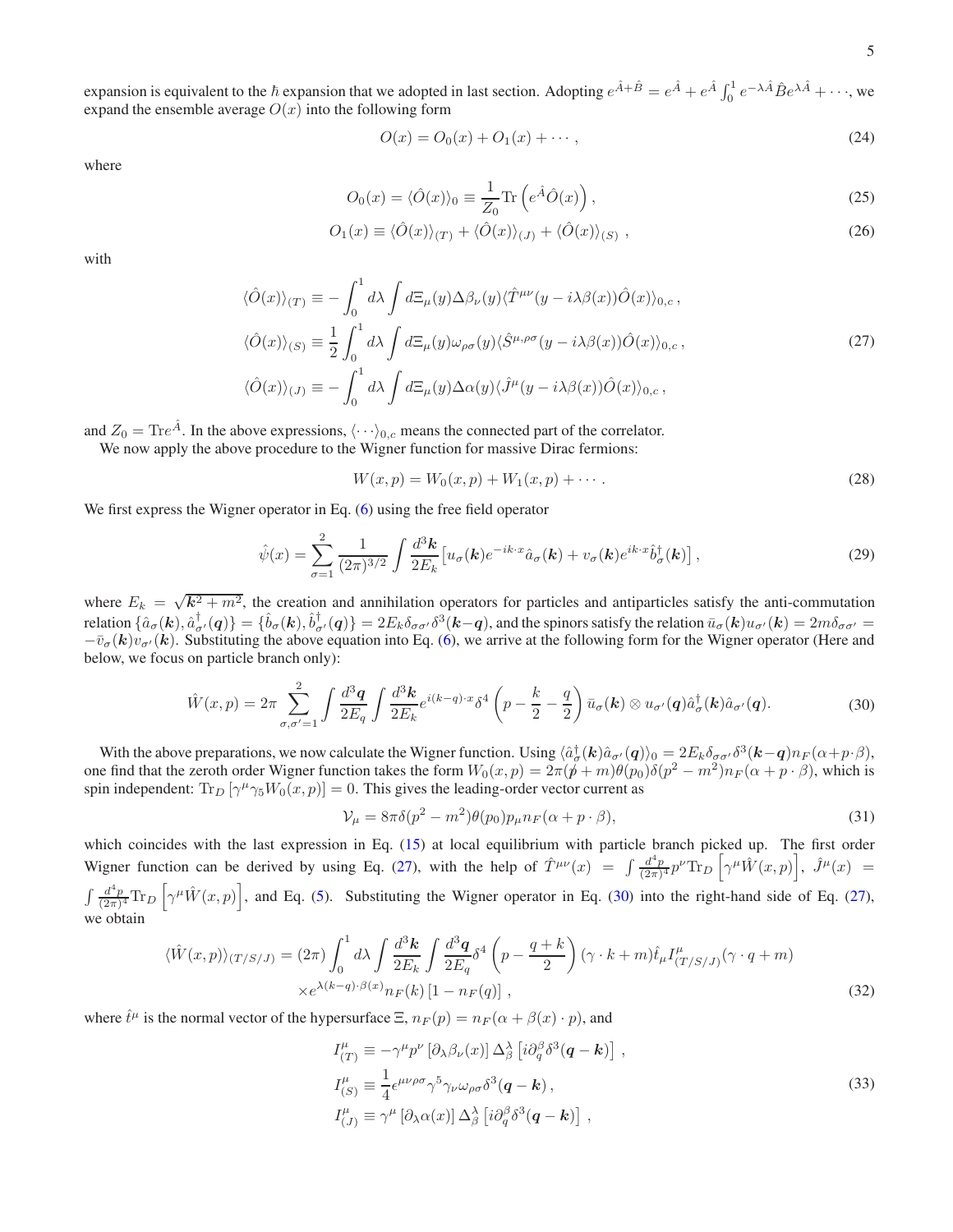with  $\Delta^{\mu\nu} = \eta^{\mu\nu} - \hat{t}^{\mu}\hat{t}^{\nu}$ . In order to derive Eq. [\(32\)](#page-4-2), we have assumed that  $\hat{t}_{\mu}$  does not deviate strongly from the coordinate time direction so that approximately

$$
\int d\Xi_{\mu}(y)(y-x)^{\alpha}e^{-i(p-q)\cdot(y-x)} \approx (2\pi)^{3}\hat{t}_{\mu}\Delta^{\alpha}_{\beta}\frac{i\partial}{\partial p_{\beta}}\delta^{3}(p-q) + (2\pi)^{3}\hat{t}\cdot(y-x)\hat{t}^{\alpha}\hat{t}_{\mu}\delta^{3}(p-q). \tag{34}
$$

In heavy-ion collisions, the true freeze-out hypersurface Ξ may not satisfy the above condition and in this case one can choose  $\hat{t}^{\mu}$  as the time direction of an earlier-stage fluid occupying a flat three-dimensional hypersurface  $\Xi_B$ , if the integration over the four-volume encompassed by  $\Xi$  and  $\Xi_B$  does not contribute to the spin vector [\[72](#page-8-8)].

With the first order solution of Wigner function in Eq. [\(32\)](#page-4-2), we directly derive the following axial vector following similar procedures as Ref. [\[72\]](#page-8-8):

$$
\mathcal{A}_{\mu} = -8\pi\delta(p^2 - m^2)\theta(p_0)n_F(1 - n_F)\left\{\frac{1}{4}\epsilon_{\mu\nu\rho\sigma}p^{\nu}\omega^{\rho\sigma} + \Sigma^{\hat{t}}_{\mu\nu}\left[(\xi^{\nu\lambda} + \Delta\omega^{\nu\lambda})p_{\lambda} + \partial^{\nu}\alpha\right]\right\},\tag{35}
$$

<span id="page-5-0"></span>which is exactly the particle branch of Eq. [\(19\)](#page-3-3) with  $n^{\mu} = \hat{t}^{\mu}$ . The anti-particle branch can be similarly obtained by replacing Eq. [\(30\)](#page-4-1) with the anti-particle Wigner operator.

## IV. A SPIN COOPER-FRYE FORMULA

With having  $A^{\mu}(x, p)$ , the spin vector  $S^{\mu}(x, p)$  is given by Eq. [\(9\)](#page-1-4). Let us focus on the spin polarization of particles; the anti-particle spin polarization can be similarly discussed. Integrating Eq. [\(14\)](#page-2-3) or Eq. [\(19\)](#page-3-3) [or Eq. [\(35\)](#page-5-0)] over  $p_0$  from 0 to  $\infty$  we obtain the on-shell spin vector (we set  $\hbar = 1$ ):

<span id="page-5-1"></span>
$$
S^{\mu}(x, p) = \frac{1}{2} \int_0^{\infty} \frac{dp_0}{2\pi} \mathcal{A}^{\mu}(x, p)
$$
  
= 
$$
-\frac{1}{4E_p} \left\{ \epsilon^{\mu\nu\rho\sigma} p_{\nu}\omega_{\rho\sigma} + 4\Sigma_n^{\mu\nu} \left[ (\xi_{\nu\lambda} + \Delta\omega_{\nu\lambda}) p^{\lambda} + \partial_{\nu}\alpha \right] \right\} n_F (1 - n_F),
$$
 (36)

where, on the right-hand side,  $p_0 = E_p = \sqrt{p^2 + m^2}$  for both  $m > 0$  and  $m = 0$  cases. In order to more clearly understand the different terms in Eq. [\(36\)](#page-5-1), it is instructive to choose  $n^{\mu}$  as the coordinate time direction, i.e.,  $n^{\mu} = (1, 0, 0, 0)$ , and consider the low-velocity limit, i.e.,  $u^{\mu} \approx (1, v)$  with  $|v| \ll 1$ . The zeroth component of the spin vector is (half) the helicity induced by finite spin potential:

$$
S^{0}(x, \mathbf{p}) \approx \frac{1}{2} \left[ n_{F} \left( \alpha + \beta E_{p} - \frac{\omega \cdot \mathbf{p}}{2E_{p}} \right) - n_{F} \left( \alpha + \beta E_{p} + \frac{\omega \cdot \mathbf{p}}{2E_{p}} \right) \right],
$$
\n(37)

where  $\omega^i = \epsilon^{ijk}\omega_{jk}/2$  is the spin potential vector. The spatial components are  $\mathbf{S} = \mathbf{S}_{(\omega)} + \mathbf{S}_{(\Omega)} + \mathbf{S}_{(\sigma)} + \mathbf{S}_{(T)} + \mathbf{S}_{(\alpha)}$  with

$$
S^i_{(\omega)}(x,\mathbf{p}) = \left[\frac{\omega^i}{2} - \frac{\mathbf{p}^2 \omega^i - \mathbf{\omega} \cdot \mathbf{p} p^i}{2E_p^2}\right] n_F(1 - n_F),\tag{38}
$$

$$
S_{(\Omega)}^i(x, \mathbf{p}) = \frac{\mathbf{p}^2 \Omega^i - \mathbf{\Omega} \cdot \mathbf{p} p^i}{2T E_p^2} n_F (1 - n_F),\tag{39}
$$

$$
S^i_{(\sigma)}(x, \mathbf{p}) = \frac{\epsilon^{ijk} p^j p^l \sigma_{kl}}{2T E_p^2} n_F (1 - n_F), \tag{40}
$$

$$
S_{(T)}^{i}(x, p) = -\frac{(p \times \nabla T)^{i}}{2T^{2} E_{p}} n_{F}(1 - n_{F}),
$$
\n(41)

$$
S^i_{(\alpha)}(x,\mathbf{p}) = \frac{(\mathbf{p} \times \nabla \alpha)^i}{2E_p^2} n_F(1 - n_F),\tag{42}
$$

where  $\Omega = (\nabla \times v)/2$  is the non-relativistic vorticity,  $\sigma_{ij} = (\partial_i v_j + \partial_j v_i + 2\delta_{ij} \nabla \cdot v/3)/2$  is the non-relativistic shear tensor,  $n_F = n_F (\alpha + \beta E_p)$ , and we have kept only the leading terms in v.

Equation [\(36\)](#page-5-1) is particularly useful for the calculation of spin polarization in transport models because the transport models can provide full phase-space information about the particles' production and evolution. But it is less useful for hydrodynamic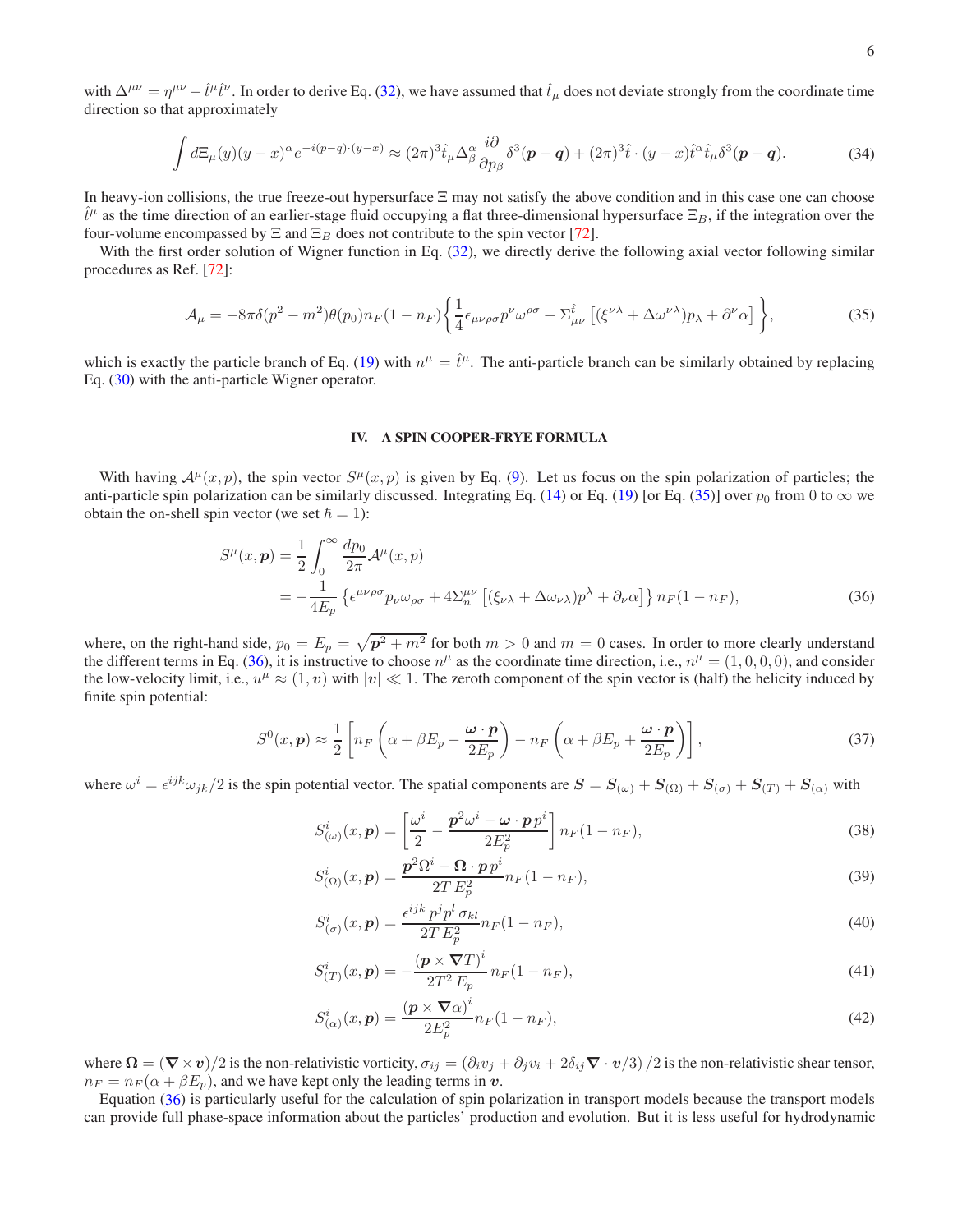modeling of heavy-ion collisions in which the particles are produced (emitted) on some freeze-out hypersurface Ξ. In this case, we need to average  $S^{\mu}(x, p)$  over  $\Xi$  to obtain the mean spin vector  $\overline{S}$ 

<span id="page-6-1"></span>
$$
\bar{S}^{\mu}(\mathbf{p}) = \frac{\int d\Xi \cdot p \; S^{\mu}(x, \mathbf{p})}{2 \int d\Xi \cdot p \; n_{F}} \n= -\frac{\int d\Xi \cdot p \left\{ \epsilon_{\mu\nu\alpha\beta} p^{\nu} \omega^{\alpha\beta} + 4 \Sigma_{\mu\nu}^{n} \left[ p_{\lambda} (\xi^{\nu\lambda} + \Delta \omega^{\nu\lambda}) + \partial^{\nu} \alpha \right] \right\} n_{F} (1 - n_{F})}{8E_{p} \int d\Xi \cdot p \; n_{F}},
$$
\n(43)

where  $p^{\mu}$  on the right-hand side is on-shell. This is a Cooper-Frye type formula for spin polarization which connects the momentum-space distribution of mean spin vector of the particles emitted from Ξ with the fluid properties characterized by  $\omega^{\mu\nu}(x)$ ,  $\beta^{\mu}(x)$ , and  $\alpha(x)$  on  $\Xi$ . In the following, we give some comments on formula [\(43\)](#page-6-1).

(1) At global equilibrium,  $\xi^{\mu\nu} = \partial^{\mu}\alpha = 0$  and  $\omega^{\mu\nu} = \omega^{\mu\nu}$  [\[11](#page-7-6), [81](#page-8-24), [84](#page-8-25)], Eq. [\(43\)](#page-6-1) becomes

$$
\bar{S}^{\mu}(\mathbf{p}) = -\frac{\epsilon_{\mu\nu\alpha\beta}p^{\nu}\int d\Xi \cdot p \,\varpi^{\alpha\beta} \,n_F(1-n_F)}{8E_p\int d\Xi \cdot p \,n_F},\tag{44}
$$

which is essentially Eq. [\(1\)](#page-0-2) when applied to massive fermions.

(2) There is a thermal shear contribution to  $\bar{S}^{\mu}(p)$  which may have important implications to phenomenology of spin polar-ization in heavy-ion collisions, as having been discussed in Ref. [\[72](#page-8-8)] with  $n^{\mu} = \hat{t}^{\mu}$  and in Ref. [\[73](#page-8-9)] with  $n^{\mu} = u^{\mu}$ .

(3) When the system permits finite helicity density at local equilibrium, there will appear a new contribution to the mean spin vector. This can be derived, for massless fermions, by relaxing  $g_{R/L}$  in Eq. [\(13\)](#page-2-2) to  $g_{R/L} = \alpha_{R/L} + p \cdot \beta \mp \frac{\hbar}{2} \Sigma_n^{\mu\nu} \omega_{\mu\nu}$  where  $\alpha_R = \alpha + \alpha_5$  and  $\alpha_L = \alpha - \alpha_5$  with  $\alpha_5 = -\beta\mu_5$  characterizes the chirality imbalance (which, for the particle branch of the spectrum, equals to the helicity imbalance). Counting  $\alpha_5$  as  $O(\hbar)$ , we find the leading contribution of  $\alpha_5$  to be [\[11\]](#page-7-6)

$$
\bar{S}_5^{\mu}(\mathbf{p}) = -\frac{p^{\mu} \int d\Xi \cdot p \alpha_5 n_F (1 - n_F)}{2E_p \int d\Xi \cdot p n_F},\tag{45}
$$

where  $p^{\mu}$  is on-shell. A similar term can exist for massive fermions as well, which can be derived by adding a term  $-\int d\Xi_{\mu}(y)J_5^{\mu}(y)\alpha_5(y)$  to the exponent in Eq. [\(20\)](#page-3-5) with  $\alpha_5(y)$  counted as  $O(\partial)$  and following the same procedure in Sec. [III](#page-3-6) [\[85](#page-8-26)]. The observable consequences of  $\bar{S}_5^{\mu}$  in heavy-ion collisions have been discussed in Refs. [\[85,](#page-8-26) [86\]](#page-8-27).

(4) The timelike unit vector  $n^{\mu}$  does not need to coincide with  $\hat{t}^{\mu}$  (the normal direction of hypersurface  $\Xi$ ) or  $u^{\mu} = T\beta^{\mu}$ (the flow velocity). We can call  $n^{\mu}$  the helicity-frame fixing vector because in its rest frame  $\mathcal{M}^{\mu\nu}\Sigma_{\mu\nu}^{n}$  represents the projection of spin onto the momentum direction. It is crucial to notice that, because the Wigner function is Lorentz covariant, the axial current  $\mathcal{A}^{\mu}(x,p)$  is also Lorentz covariant:  $\mathcal{A}^{\mu}(\Lambda x,\Lambda p) = \Lambda^{\mu}_{\nu}\mathcal{A}^{\nu}(x,p)$  for an arbitrary Lorentz transformation  $\Lambda^{\mu}_{\nu}$ . This requires  $\mathcal{A}^{\mu}$  to be actually  $n^{\mu}$  independent [\[11,](#page-7-6) [42,](#page-8-19) [79\]](#page-8-20) and therefore  $\omega_{\mu\nu}$  must be  $n^{\mu}$  dependent. Under an infinitesimal change  $n^{\mu} \rightarrow n'^{\mu} = n^{\mu} + \delta n^{\nu}$ , the change in  $\omega^{\mu\nu}$ ,  $\omega^{\mu\nu}_{(n)} \rightarrow \omega^{\mu\nu}_{(n')} = \omega^{\mu\nu}_{(n)} + \delta \omega^{\mu\nu}_{(n)}$  is constrained by the following relation <sup>[6](#page-6-2)</sup>:

<span id="page-6-3"></span>
$$
\delta\omega_{\mu\nu}^{(n)}\Sigma_{n}^{\mu\nu} = \frac{2}{p \cdot n} \Sigma_{n}^{\mu\nu} \delta n_{\nu} \left[ \omega_{\mu\lambda}^{(n)} p^{\lambda} + \partial_{\mu} (\alpha + \beta \cdot p) \right]. \tag{46}
$$

In particular, for the massive case, we are allowed to choose  $n^{\mu} = p^{\mu}/m$  and the mean spin vector is thus expressed by spin potential only,

$$
\bar{S}^{\mu}(\boldsymbol{p}) = -\frac{\epsilon_{\mu\nu\alpha\beta}p^{\nu}\int d\Xi \cdot p \,\omega_{(p)}^{\alpha\beta} \,n_F(1-n_F)}{8E_p \int d\Xi \cdot p \,n_F}.
$$
\n(47)

(5) In heavy-ion collisions, one may be interested in the global spin polarization  $\langle P^{\mu} \rangle = \langle \bar{S}^{\mu} \rangle / s$  ( $s = 1/2$  for Dirac fermions) where  $\langle S^{\mu} \rangle$  is the spin vector averaged over whole phase space,

$$
\langle \bar{S}^{\mu} \rangle = \frac{1}{N} \int \frac{d^3 \mathbf{p}}{(2\pi)^3 E_p} \int d\Xi \cdot p \ S^{\mu}(x, \mathbf{p}), \tag{48}
$$

where  $N = 2 \int \frac{d^3 p}{(2\pi)^3 E_p} \int d\Xi \cdot p \ n_F$  is the total particle number. Note that  $E_p$  in the denominator of momentum integral is necessary to make the dimension of phase space correct. As a case study, we consider an idealized situation where the normal vector  $\hat{t}^{\mu}$  coincides with fluid velocity  $u^{\mu}$  and we obtain

$$
\langle \bar{S}_{\mu} \rangle = -\frac{1}{4} \epsilon_{\mu\nu\alpha\beta} \int d\Xi \cdot u \, u^{\nu} \left[ \omega_{(u)}^{\alpha\beta} F(x) - \frac{2}{3} \Delta \omega_{(u)}^{\alpha\beta} G(x) \right], \tag{49}
$$

<span id="page-6-0"></span><sup>&</sup>lt;sup>5</sup> This definition of the mean spin vector can also be expressed as  $\bar{S}^{\mu} = -\epsilon^{\mu\nu\rho\sigma} p_{\nu} \bar{S}_{\rho\sigma}/(2E_p)$  with  $\bar{S}$ This definition of the mean spin vector can also be expressed as  $\bar{S}^{\mu} = -\epsilon^{\mu\nu\rho\sigma} p_{\nu} \bar{S}_{\rho\sigma}/(2E_p)$  with  $\bar{S}_{\rho\sigma}$  the mean spin tensor given by  $\bar{S}^{\mu\nu} = \int_{0}^{\infty} dp_0 \int d\Xi_{\lambda} \Sigma^{\lambda,\mu\nu}(x,p) / \int_{0}^{\infty} dp_0$  $\int_{0}^{\infty} dp_0 \int dE_{\lambda} S^{\lambda,\mu\nu}(x,p) / \left[ \int_{0}^{\infty} dp_0 \int dE_{\lambda} V^{\lambda}(x,p) \right]$ . We note that this is different from Refs. [\[9](#page-7-5), [72,](#page-8-8) [83\]](#page-8-23) where the mean spin vector is defined as  $\widetilde{S}^{\mu} = -\epsilon^{\mu\nu\rho\sigma} p_{\nu} \widetilde{S}_{\rho\sigma}/(2m)$  which works only for massive fermions. With this latter definition, finally  $\widetilde{S}^{\mu}$  is also expressed by Eq. [\(43\)](#page-6-1) but with  $E_p$ appearing in the denominator replaced by m.

<span id="page-6-2"></span><sup>&</sup>lt;sup>6</sup> Note that at global equilibrium  $\omega_{\mu\nu}^{(n)}$  is determined by thermal vorticity and is thus  $n^{\mu}$ -independent and Eq. [\(46\)](#page-6-3) identically holds.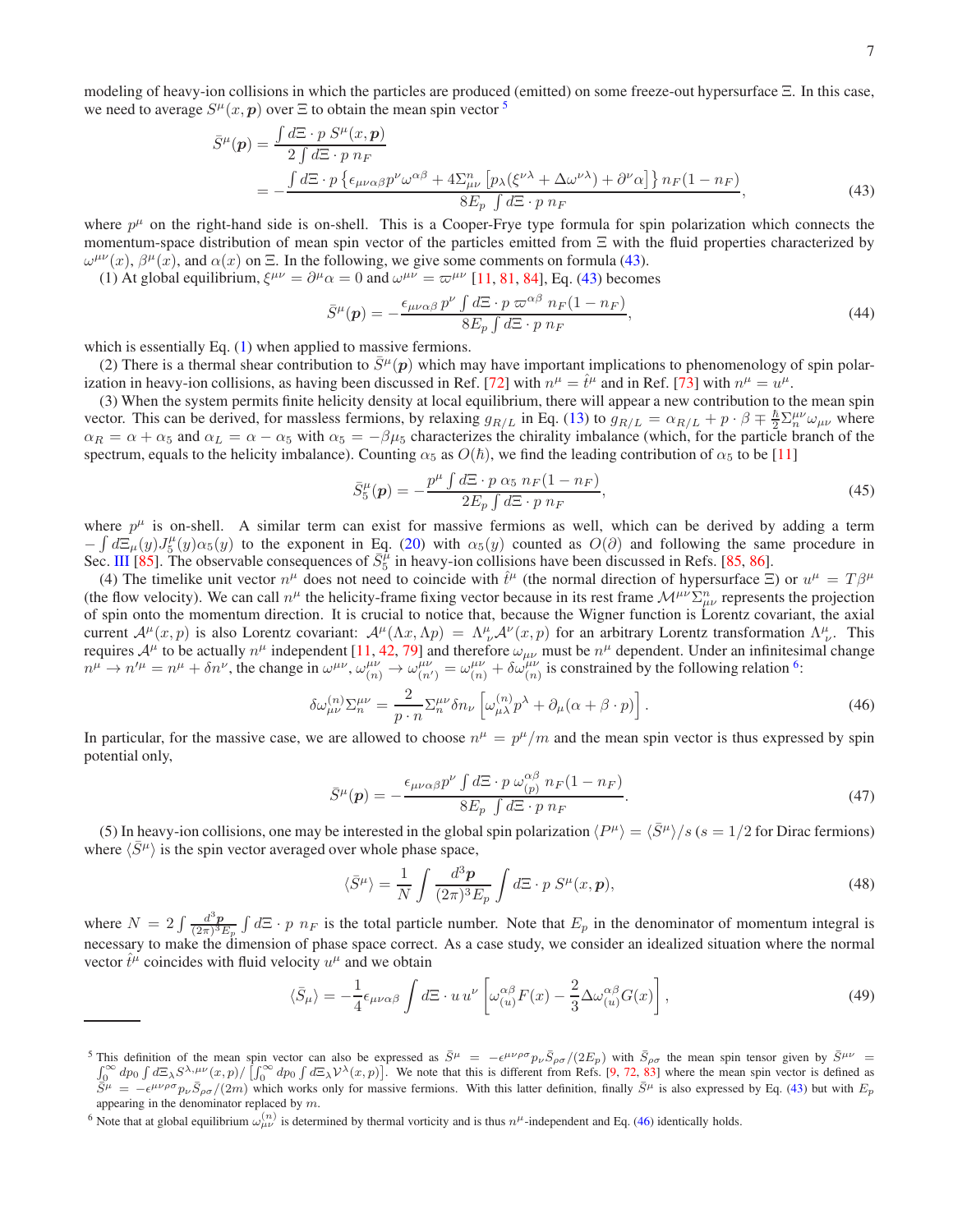where  $F(x) = N^{-1} \int \frac{d^3 p}{(2\pi)^3} n_F(1 - n_F)$ ,  $G(x) = N^{-1} \int \frac{d^3 p}{(2\pi)^3} \frac{p^2}{E_x^2}$  $\frac{p^2}{E_p^2} n_F(1 - n_F)$ , and we have taken  $n^{\mu} = u^{\mu}$  to perform the calculation and used the subscript  $(u)$  to indicate that  $\omega_{(u)}^{\alpha\beta}$  $\begin{array}{l}\n\alpha\beta \\
(u)\n\end{array}$  is the spin potential when  $n^{\mu} = u^{\mu}$ . Note that, in this case, the gradient of  $\alpha$  and the thermal shear do not contribute to the global spin polarization.

## V. CONCLUSION

We have re-visited the spin polarization formula for Dirac fermions at local thermal equilibrium. Using two different approaches, the chiral/spin kinetic theory and the method of non-equilibrium density operator, we have derived a Cooper-Frye type formula that connects the mean spin vector (or equivalently, spin polarization vector) of Dirac fermions on a hypersurface with the temperature, chemical potential, flow velocity, and spin potential that characterize the Gibbs state for local equilibrium. The formula is an extension of the previously known results valid at global equilibrium, or under the finite shear tensor, to the situation where a finite independent spin potential is presented. In such a way, the present formula can apply to spin hydrodynamics as machinery to convert the spin potential (and temperature, flow velocity, etc) calculated in spin hydrodynamics to the spin polarization observable on some freeze-out hypersurface. Application to spin hydrodynamics will be our future task. Another future task is to extend the current calculations, which is at  $O(\hbar)$  or equivalently at  $O(\partial)$  order, to higher orders. Such an extension is straightforward with the chiral/spin kinetic theory and the method of non-equilibrium density operator though the calculations would be more involved.

## ACKNOWLEDGMENTS

We thank Francesco Becattini, Matteo Buzzegoli, Shuai Liu, Shi Pu, Shuzhe Shi, Qun Wang, Yi Yin for useful discussions. This work is supported by NSFC under Grant No. 12075061 and Shanghai NSF under Grant No. 20ZR1404100. Y.-C.L is also supported by China Postdoctoral Science Foundation under Grant No. 2020M681139 and NSFC under Grant No. 12047516.

*Note added.*— During the final preparation of the present paper, we became aware of a simultaneous work [\[87\]](#page-8-28) which bears some overlap with our results.

- <span id="page-7-0"></span>[1] S. Fantoni, A. Sarsa, and K. E. Schmidt, Phys. Rev. Lett. 87[, 181101 \(2001\),](http://dx.doi.org/10.1103/PhysRevLett.87.181101) [arXiv:nucl-th/0106026.](http://arxiv.org/abs/nucl-th/0106026)
- [2] I. Vidana and I. Bombaci, Phys. Rev. C 66[, 045801 \(2002\),](http://dx.doi.org/10.1103/PhysRevC.66.045801) [arXiv:nucl-th/0203061.](http://arxiv.org/abs/nucl-th/0203061)
- [3] A. A. Isayev and J. Yang, Phys. Rev. C 69[, 025801 \(2004\),](http://dx.doi.org/10.1103/PhysRevC.69.025801) [arXiv:nucl-th/0307113.](http://arxiv.org/abs/nucl-th/0307113)
- <span id="page-7-1"></span>[4] M. Stein, A. Sedrakian, X.-G. Huang, and J. W. Clark, *Phys. Rev. C* 93[, 015802 \(2016\),](http://dx.doi.org/10.1103/PhysRevC.93.015802) [arXiv:1510.06000 \[nucl-th\].](http://arxiv.org/abs/1510.06000)
- <span id="page-7-2"></span>[5] L. Adamczyk *et al.* (STAR), Nature 548[, 62 \(2017\),](http://dx.doi.org/10.1038/nature23004) [arXiv:1701.06657 \[nucl-ex\].](http://arxiv.org/abs/1701.06657)
- [6] J. Adam *et al.* (STAR), Phys. Rev. C **98**[, 014910 \(2018\),](http://dx.doi.org/ 10.1103/PhysRevC.98.014910) [arXiv:1805.04400 \[nucl-ex\].](http://arxiv.org/abs/1805.04400)
- <span id="page-7-3"></span>[7] M. S. Abdallah *et al.* (STAR), (2021), [arXiv:2108.00044 \[nucl-ex\].](http://arxiv.org/abs/2108.00044)
- <span id="page-7-4"></span>[8] J. Adam *et al.* (STAR), *Phys. Rev. Lett.* **126**[, 162301 \(2021\),](http://dx.doi.org/ 10.1103/PhysRevLett.126.162301) [arXiv:2012.13601 \[nucl-ex\].](http://arxiv.org/abs/2012.13601)
- <span id="page-7-5"></span>[9] F. Becattini, V. Chandra, L. Del Zanna, and E. Grossi, [Annals Phys.](http://dx.doi.org/10.1016/j.aop.2013.07.004) 338, 32 (2013), [arXiv:1303.3431 \[nucl-th\].](http://arxiv.org/abs/1303.3431)
- [10] R.-h. Fang, L.-g. Pang, Q. Wang, and X.-n. Wang, Phys. Rev. C 94[, 024904 \(2016\),](http://dx.doi.org/ 10.1103/PhysRevC.94.024904) [arXiv:1604.04036 \[nucl-th\].](http://arxiv.org/abs/1604.04036)
- <span id="page-7-6"></span>[11] Y.-C. Liu, K. Mameda, and X.-G. Huang, Chin. Phys. C 44[, 094101 \(2020\),](http://dx.doi.org/10.1088/1674-1137/ac009b) [Erratum: Chin. Phys. C 45, 089001 (2021)], [arXiv:2002.03753 \[hep-ph\].](http://arxiv.org/abs/2002.03753)
- <span id="page-7-7"></span>[12] I. Karpenko and F. Becattini, [Eur. Phys. J. C](http://dx.doi.org/10.1140/epjc/s10052-017-4765-1) 77, 213 (2017), [arXiv:1610.04717 \[nucl-th\].](http://arxiv.org/abs/1610.04717)
- [13] Y. L. Xie, M. Bleicher, H. Stöcker, D. J. Wang, and L. P. Csernai, *Phys. Rev. C* 94[, 054907 \(2016\),](http://dx.doi.org/ 10.1103/PhysRevC.94.054907) [arXiv:1610.08678 \[nucl-th\].](http://arxiv.org/abs/1610.08678)
- [14] Y. Xie, D. Wang, and L. P. Csernai, Phys. Rev. C 95[, 031901 \(2017\),](http://dx.doi.org/10.1103/PhysRevC.95.031901) [arXiv:1703.03770 \[nucl-th\].](http://arxiv.org/abs/1703.03770)
- [15] H. Li, L.-G. Pang, Q. Wang, and X.-L. Xia, Phys. Rev. C 96[, 054908 \(2017\),](http://dx.doi.org/ 10.1103/PhysRevC.96.054908) [arXiv:1704.01507 \[nucl-th\].](http://arxiv.org/abs/1704.01507)
- [16] S. Shi, K. Li, and J. Liao, [Phys. Lett. B](http://dx.doi.org/ 10.1016/j.physletb.2018.09.066) 788, 409 (2019), [arXiv:1712.00878 \[nucl-th\].](http://arxiv.org/abs/1712.00878)
- [17] X.-L. Xia, H. Li, Z.-B. Tang, and Q. Wang, Phys. Rev. C 98[, 024905 \(2018\),](http://dx.doi.org/ 10.1103/PhysRevC.98.024905) [arXiv:1803.00867 \[nucl-th\].](http://arxiv.org/abs/1803.00867)
- [18] D.-X. Wei, W.-T. Deng, and X.-G. Huang, Phys. Rev. C 99[, 014905 \(2019\),](http://dx.doi.org/10.1103/PhysRevC.99.014905) [arXiv:1810.00151 \[nucl-th\].](http://arxiv.org/abs/1810.00151)
- [19] O. Vitiuk, L. V. Bravina, and E. E. Zabrodin, Phys. Lett. B 803[, 135298 \(2020\),](http://dx.doi.org/10.1016/j.physletb.2020.135298) [arXiv:1910.06292 \[hep-ph\].](http://arxiv.org/abs/1910.06292)
- [20] Y. B. Ivanov, V. D. Toneev, and A. A. Soldatov, Phys. Rev. C 100[, 014908 \(2019\),](http://dx.doi.org/10.1103/PhysRevC.100.014908) [arXiv:1903.05455 \[nucl-th\].](http://arxiv.org/abs/1903.05455)
- [21] B. Fu, K. Xu, X.-G. Huang, and H. Song, Phys. Rev. C 103[, 024903 \(2021\),](http://dx.doi.org/ 10.1103/PhysRevC.103.024903) [arXiv:2011.03740 \[nucl-th\].](http://arxiv.org/abs/2011.03740)
- [22] Y. Guo, J. Liao, E. Wang, H. Xing, and H. Zhang, Phys. Rev. C 104[, L041902 \(2021\),](http://dx.doi.org/ 10.1103/PhysRevC.104.L041902) [arXiv:2105.13481 \[nucl-th\].](http://arxiv.org/abs/2105.13481)
- [23] H. Li, X.-L. Xia, X.-G. Huang, and H. Z. Huang, (2021),  $arXiv:2106.09443$  [nucl-th].
- <span id="page-7-8"></span>[24] X.-G. Deng, X.-G. Huang, and Y.-G. Ma, (2021), [arXiv:2109.09956 \[nucl-th\].](http://arxiv.org/abs/2109.09956)
- <span id="page-7-9"></span>[25] F. Becattini and I. Karpenko, Phys. Rev. Lett. 120[, 012302 \(2018\),](http://dx.doi.org/10.1103/PhysRevLett.120.012302) [arXiv:1707.07984 \[nucl-th\].](http://arxiv.org/abs/1707.07984)
- <span id="page-7-10"></span>[26] W. Florkowski, A. Kumar, R. Ryblewski, and A. Mazeliauskas, Phys. Rev. C 100[, 054907 \(2019\),](http://dx.doi.org/10.1103/PhysRevC.100.054907) [arXiv:1904.00002 \[nucl-th\].](http://arxiv.org/abs/1904.00002)
- <span id="page-7-11"></span>[27] H.-Z. Wu, L.-G. Pang, X.-G. Huang, and Q. Wang, [Phys. Rev. Research.](http://dx.doi.org/ 10.1103/PhysRevResearch.1.033058) 1, 033058 (2019), [arXiv:1906.09385 \[nucl-th\].](http://arxiv.org/abs/1906.09385)
- [28] Y. Xie, D. Wang, and L. P. Csernai, [Eur. Phys. J. C](http://dx.doi.org/10.1140/epjc/s10052-019-7576-8) 80, 39 (2020), [arXiv:1907.00773 \[hep-ph\].](http://arxiv.org/abs/1907.00773)